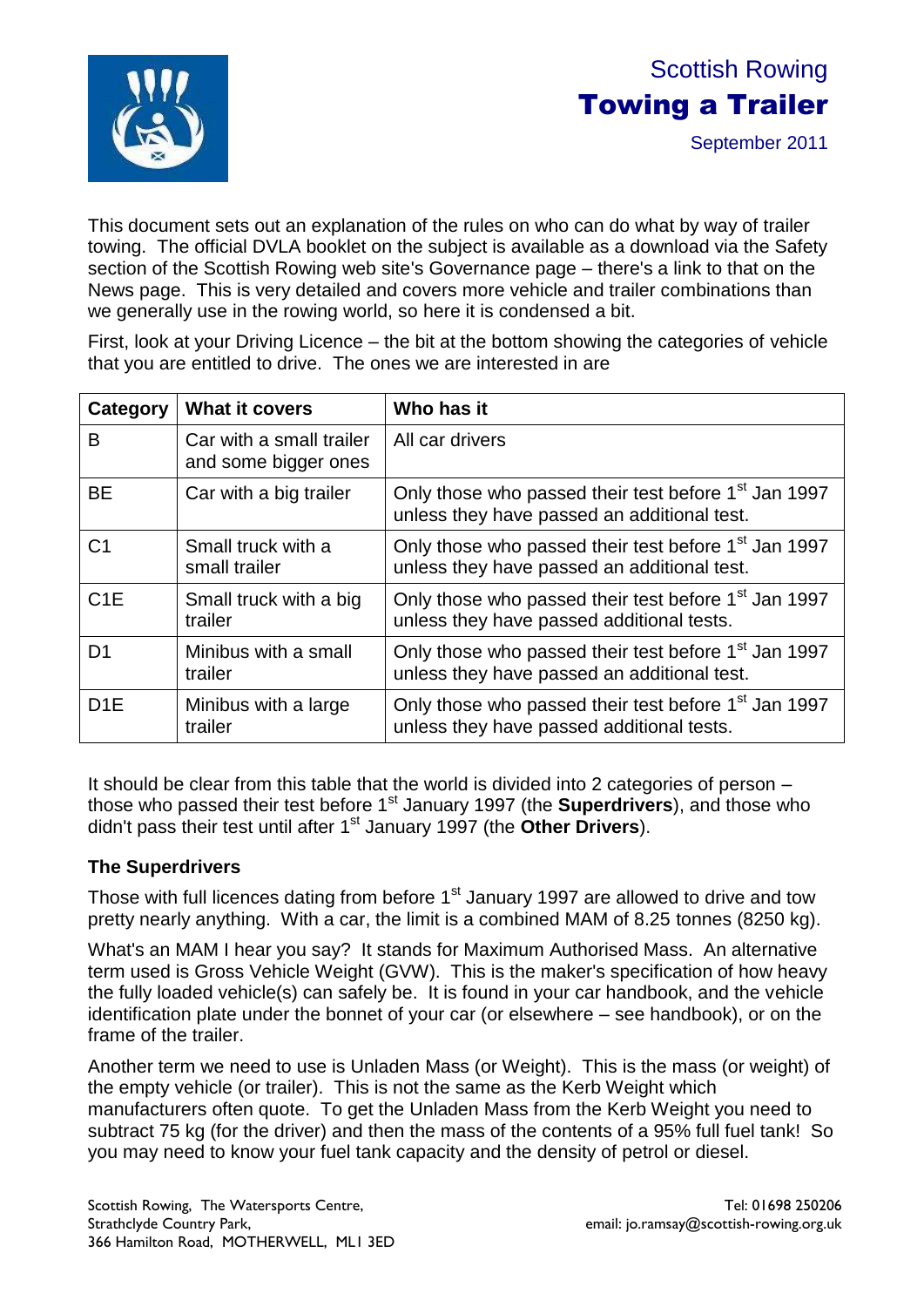

And finally, some car makers quote a **Maximum Towing Weight** for the car. **Clearly, this must not be exceeded**. Nor must you exceed the car's **Maximum (or Gross) Train Weight**; this is the mass of the fully loaded trailer **plus** the fully loaded mass of the car. You need to estimate these. The table below gives some approximate figures for the loads associated with different boat types. It should let you work out approximately how big a load you are putting on your trailer. Add in the unladen mass of the trailer and you have the fully loaded mass. All that remains to do is work out how heavy are your passengers, fuel and the baggage in your car.

| <b>Boat</b><br>type | <b>FISA Minimum</b><br>Mass (kg) | <b>Club Boat</b><br>Mass (kg) | <b>Oar Mass</b><br>(kg) | <b>Total</b><br>Mass (kg) |
|---------------------|----------------------------------|-------------------------------|-------------------------|---------------------------|
| $8+$                | 93                               | 100                           | 20                      | 120                       |
| 4x                  | 52                               | 55                            | 8                       | 63                        |
| $4+$                | 51                               | 54                            | 10                      | 64                        |
|                     | 50                               | 53                            | 10                      | 63                        |
| $2+$                | 32                               | 34                            | 5                       | 39                        |
| $2 -$               | 27                               | 29                            | 5                       | 34                        |
| 2x                  | 28                               | 30                            |                         | 34                        |
| 1x                  | 14                               | 15                            | 2                       |                           |

#### **Older Superdrivers**

Beware. Your licence expires when you reach the age of 70. You then need to renew at 3-year intervals. When renewing, you have to specify which categories you wish to retain. Being granted them may be subject to passing a medical examination. Please check your licence to make sure you are legal.

#### **The Other Drivers**

If you've passed your driving test more recently than  $1<sup>st</sup>$  January 1997 you need to be careful about what you attempt to tow, unless you've passed the additional tests needed to upgrade your licence categories. If you tow too big a trailer and something goes awry, not only will you be liable to prosecution, but your insurance company will also cut you adrift and you will therefore be personally liable for any damage done by the vehicle or trailer.

OK, so what can you tow with your car?

A trailer whose MAM is 750 kg or less is usually ok – unless you have a very small car. Easy one that.

With bigger (braked) trailers you need to know the Unladen Mass and MAM of your car and the MAM of the trailer.

First of all, the MAM of the trailer must not exceed 1200 kg (the new breed of lightweight rowing trailer). Older trailers have a MAM of at least 2000 kg, so you cannot tow one under any circumstances.

The next restriction is that the MAM of the trailer must not be greater than the Unladen Mass of the car. So, for a 1200 kg MAM trailer, your car must have an Unladen Mass of at least 1200 kg.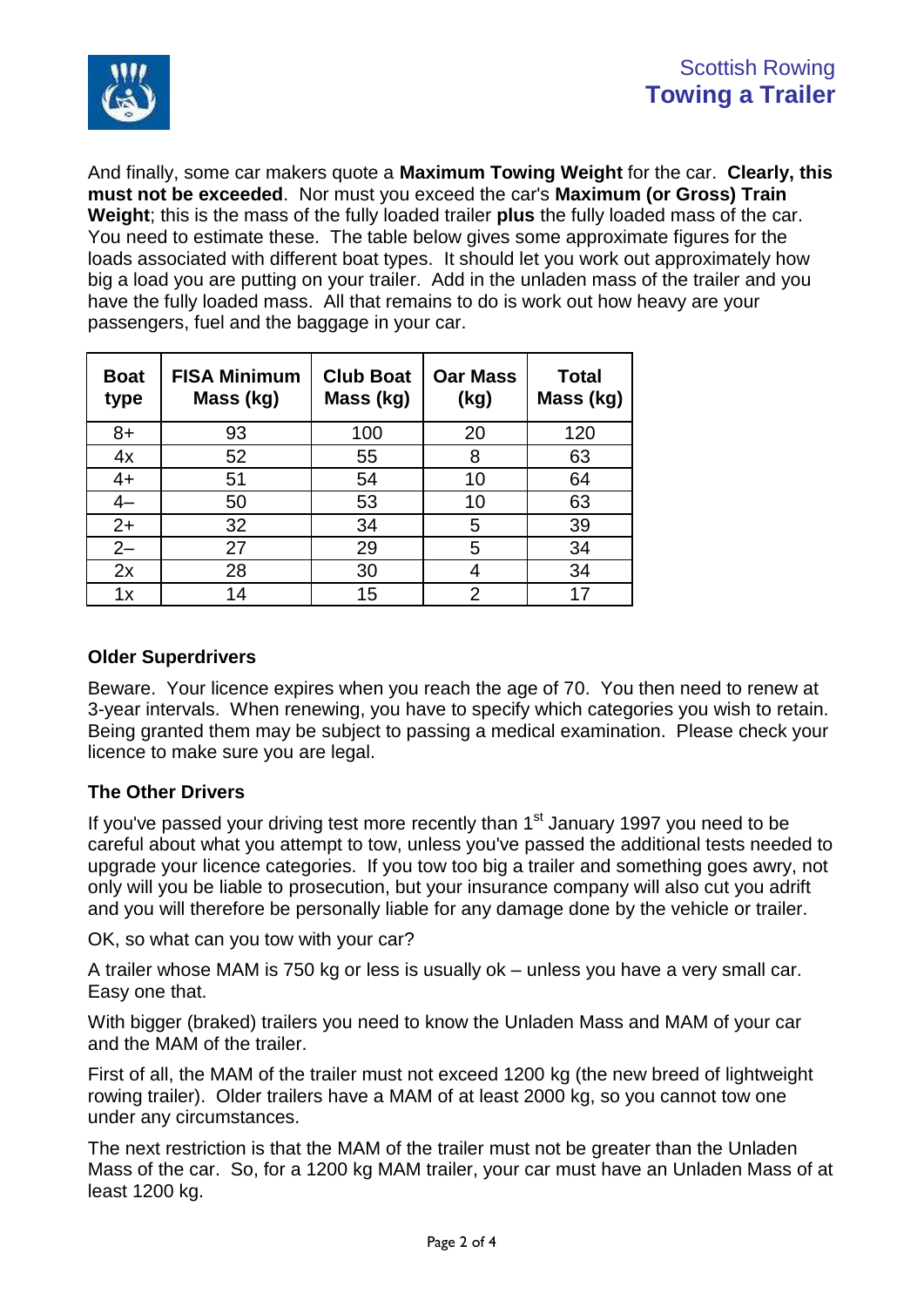

However, the combined MAM must not be greater than 3500 kg.

Let's take my car (Peugeot 407 saloon) as an example. It has a Kerb Weight of 1582 kg, a MAM of 1995 kg, and a specified maximum (braked) trailer weight of 1600 kg. Clearly a new lightweight trailer does not exceed the car's towing capacity.

What, however, is the Unladen Mass of the car? 1582 kg – 75 kg (driver) is 1507 kg. The fuel tank holds 67 litres of diesel. So 95% of 67 litres is 63.65 litres. What mass of diesel is this? Wikipedia tells me the density is **0.85 kg/litre**, so I need to subtract another 0.85 x 63.65 = 54 kg. So the Unladen Mass is 1453 kg. Again, for a driver without BE on his licence, this is greater than the 1200 kg MAM trailer.

Now, if we add together the 1200 kg for the trailer and the 1995 kg MAM of the car we get 3195 kg which is less than the 3500 kg limit. OK once again.

Finally, the car's GrossTrain Weight is 3680 kg, so again the combination (if not overloaded) does not exceed this limit.

I'm sorry, but Other Drivers need to do this kind of calculation for the vehicle they intend to tow with. Your car's handbook will either give you the data direct or tell you where the VIN plate which carries the data is located on the car.

Wikipedia says the density of **petrol** varies between **0.71 and 0.77 kg/litre** according to "aromatic content." No, that doesn't mean how nice it smells!

Using **Chelsea Tractors** (SUVs) to tow trailers has become popular in recent years. Care needs to be taken here if you're not a Superdriver and haven't taken the additional test for towing trailers. These vehicles are often heavier than standard saloon cars and it would not be difficult to exceed the 3500 kg combined MAM. With these vehicles, this is the criterion to check first; the MAM of the car cannot be more than 2300 kg for a 1200 kg MAM trailer.

#### **Minibuses**

To drive a minibus if you're not a Superdriver, you need to take a D1 category test. Once you're passed for D1 you can still only tow a trailer whose MAM is no more than 750 kg. To tow a bigger trailer with a minibus you also need to pass the D1E test, otherwise the same restrictions will apply – 3500 kg combined MAM. And like SUVs minibuses have a bigger MAM than saloon cars.

The same applies to minibuses which have had seats removed in order to have them classified as private cars. Removing seats does not reduce the vehicle's MAM.

#### **Note**

Almost all the legal requirements are based on car and trailer specifications, not on how much load you actually put on the trailer. You can't tow an illegal trailer just because you only have only a boat or two on it and the actual load is lighter than the MAM.

#### **And Finally**

1. Do remember that your speed limit when towing a trailer is 60 mph on dual carriageways and motorways, 50 mph on other roads (unless a lower limit applies to the road).